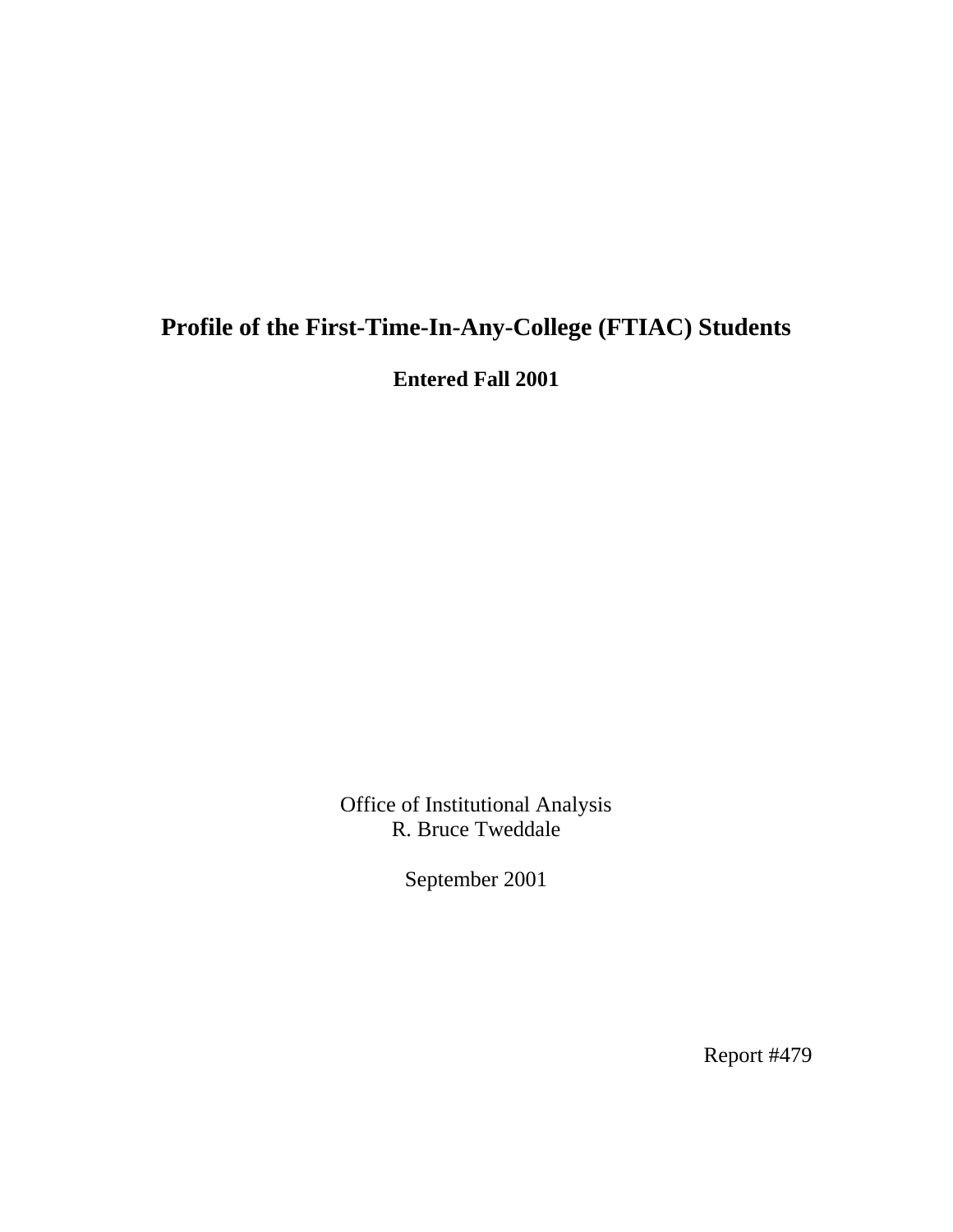A total of 3,097 students entered Grand Valley State University during Fall 2001 as first-time-in-any-college (FTIAC) students. This report delineates some of the characteristics of this group of students. The tables are divided into the following groups of students.

- 1. Degree-seeking
- 2. Non-degree seeking, dual enrollment at GVSU while in high school
- 3. All other non-degree seeking students

| <b>High School</b>     | degree | dual           | non-<br>degree | total |
|------------------------|--------|----------------|----------------|-------|
| Grandville             | 63     | $\overline{4}$ | 6              | 73    |
| <b>West Ottawa</b>     | 66     | 2              | $\overline{4}$ | 72    |
| Hudsonville            | 63     | $\overline{4}$ | $\overline{2}$ | 69    |
| <b>Grand Haven</b>     | 62     | $\overline{4}$ | $\overline{2}$ | 68    |
| Jenison                | 65     | $\overline{2}$ |                | 68    |
| Zeeland                | 48     | $\overline{2}$ | $\overline{0}$ | 44    |
| <b>East Kentwood</b>   | 37     | 8              | 1              | 46    |
| Rockford               | 38     |                |                | 40    |
| South Christian        | 38     | $\overline{0}$ | $\overline{0}$ | 38    |
| Coopersville           | 29     | 3              | $\mathbf{1}$   | 33    |
| G.R. Christian         | 32     | $\overline{0}$ | $\overline{0}$ | 32    |
| Holland                | 29     |                | $\overline{2}$ | 32    |
| Kenowa Hills           | 28     | $\overline{4}$ | $\overline{0}$ | 32    |
| <b>West Catholic</b>   | 31     | $\overline{0}$ | $\overline{0}$ | 31    |
| <b>Grand Ledge</b>     | 30     | $\theta$       | $\overline{0}$ | 30    |
| <b>Unity Christian</b> | 30     | $\theta$       | $\overline{0}$ | 30    |
|                        |        |                |                |       |
| all others             | 2,313  | 22             | 18             | 2,353 |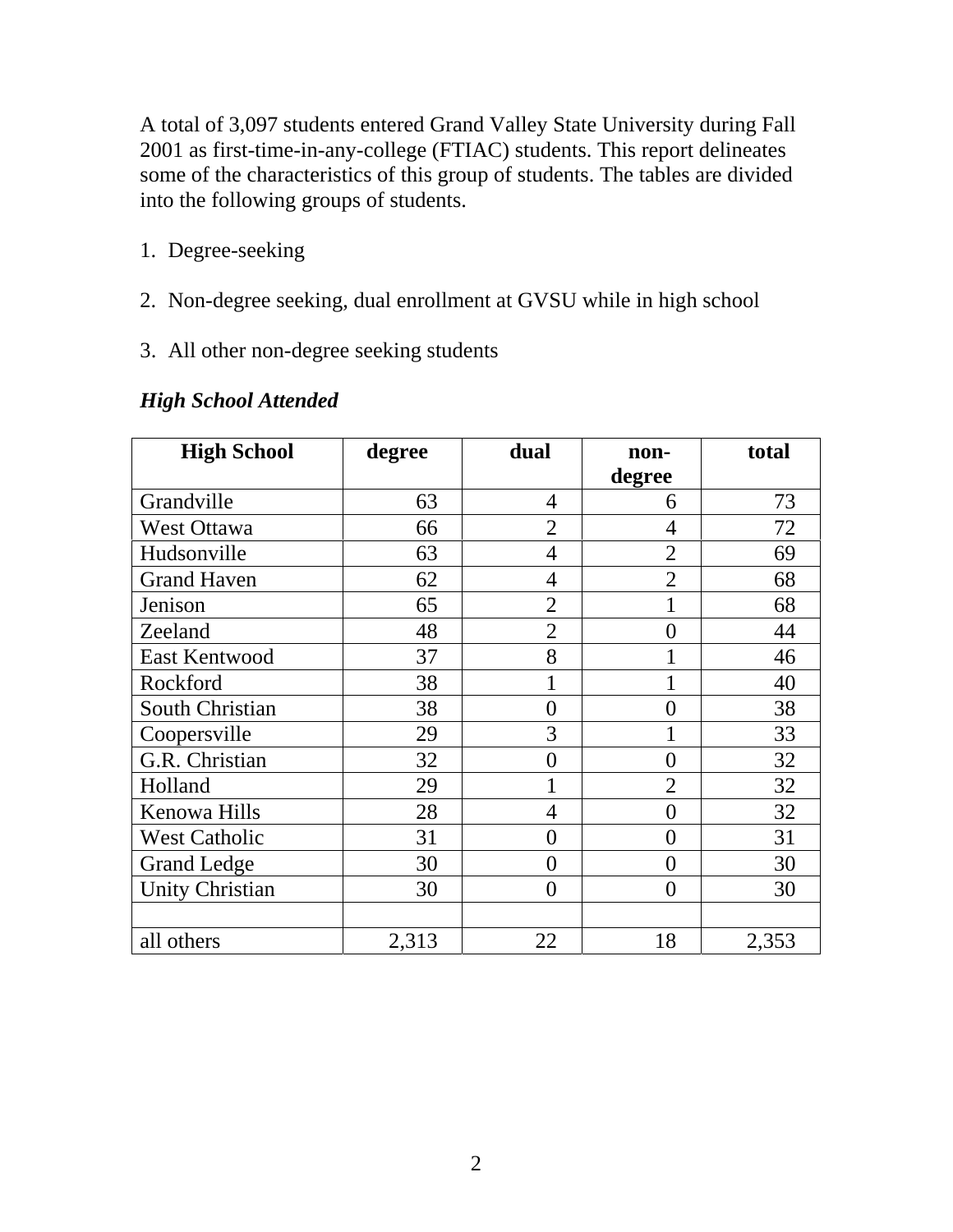| <b>sex</b> | degree | dual    | non-<br>degree | total     |
|------------|--------|---------|----------------|-----------|
| female     | ,844   | 33      | 19             | 1,896     |
| male       | 1,158  | 24      | 19             | ,201      |
| total      | 3,002  | 57<br>J | 38             | $,09^{-}$ |

### *Ethnic Background*

| <b>Ethnic Background</b> | degree | dual           | non-     | total |
|--------------------------|--------|----------------|----------|-------|
|                          |        |                | degree   |       |
| Asian                    | 76     | 8              |          | 85    |
| Black, not Hispanic      | 141    | $\overline{2}$ |          | 143   |
| Hispanic                 | 75     |                |          | 77    |
| American                 | 17     |                | $\Omega$ |       |
| Indian/Alaskan           |        |                |          |       |
| <b>Native</b>            |        |                |          |       |
| White, not of            | 2,667  | 45             | 35       | 2,747 |
| Hispanic origin          |        |                |          |       |
|                          |        |                |          |       |
| not indicated            | 26     |                |          | 28    |

#### *Full-Time vs. Part-Time*

| <b>Status</b> | degree | dual    | non-<br>degree | total |
|---------------|--------|---------|----------------|-------|
| full-time     | 2.974  |         |                | 2.976 |
| part-time     | 28     | 57<br>◡ | 36             | ∣າ    |

## *Major (degree-seeking students only)*

| Major                        |              |
|------------------------------|--------------|
| accounting                   |              |
| advertising/public relations | $\mathsf{I}$ |
| anthropology                 |              |
| art & design                 | 148          |
| behavioral science           |              |
| biology                      | 76           |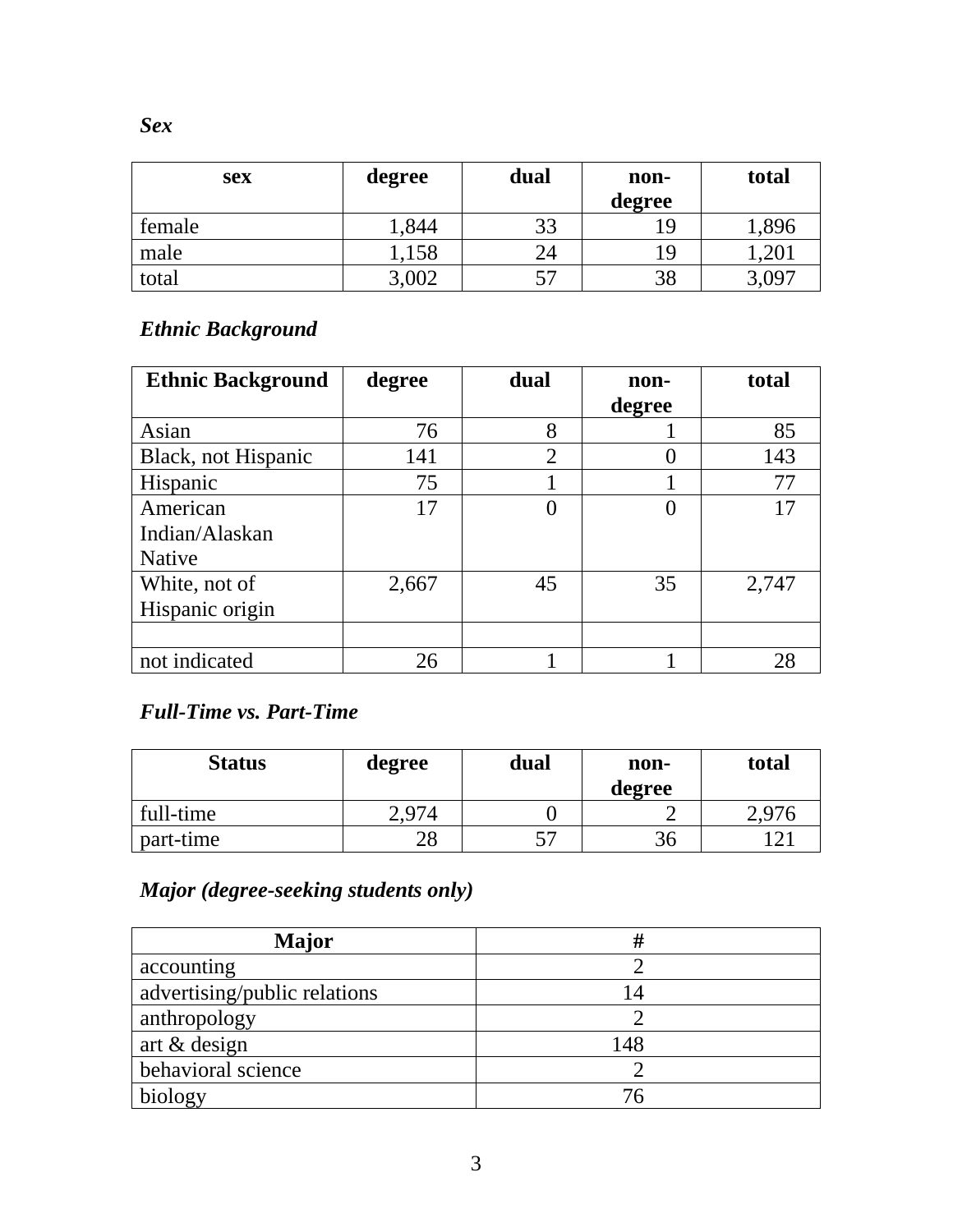| <b>Major</b>                     | #                |
|----------------------------------|------------------|
| biomedical science               | 48               |
| biopsychology                    | 5                |
| broadcasting                     | 21               |
| business economics               |                  |
| business, general                | 11               |
| chemistry                        | 11               |
| communications                   | 64               |
| computer science                 | $\mathbf{1}$     |
| criminal justice                 | 55               |
| earth science                    | $\overline{0}$   |
| English                          | 78               |
| film & video                     | 43               |
| finance                          | 3                |
| French                           | $\overline{2}$   |
| geography                        |                  |
| geology                          | $\overline{2}$   |
| German                           | 3                |
| group science                    | 9                |
| group social science             | 237              |
| health communications            | $\overline{0}$   |
| health science                   | 10               |
| history                          | 25               |
| hospitality & tourism management | $\overline{7}$   |
| information systems              | $\boldsymbol{0}$ |
| international business           | $\overline{2}$   |
| international relations          | 5                |
| journalism                       | 23               |
| legal studies                    | 19               |
| liberal studies                  | $\overline{0}$   |
| management                       | $\theta$         |
| marketing                        |                  |
| mathematics                      | 28               |
| music                            | 40               |
| natural resource management      | $\overline{2}$   |
| nursing                          | 66               |
| occupational safety              | $\overline{2}$   |
| philosophy                       | $\mathfrak{2}$   |
| photography                      | 8                |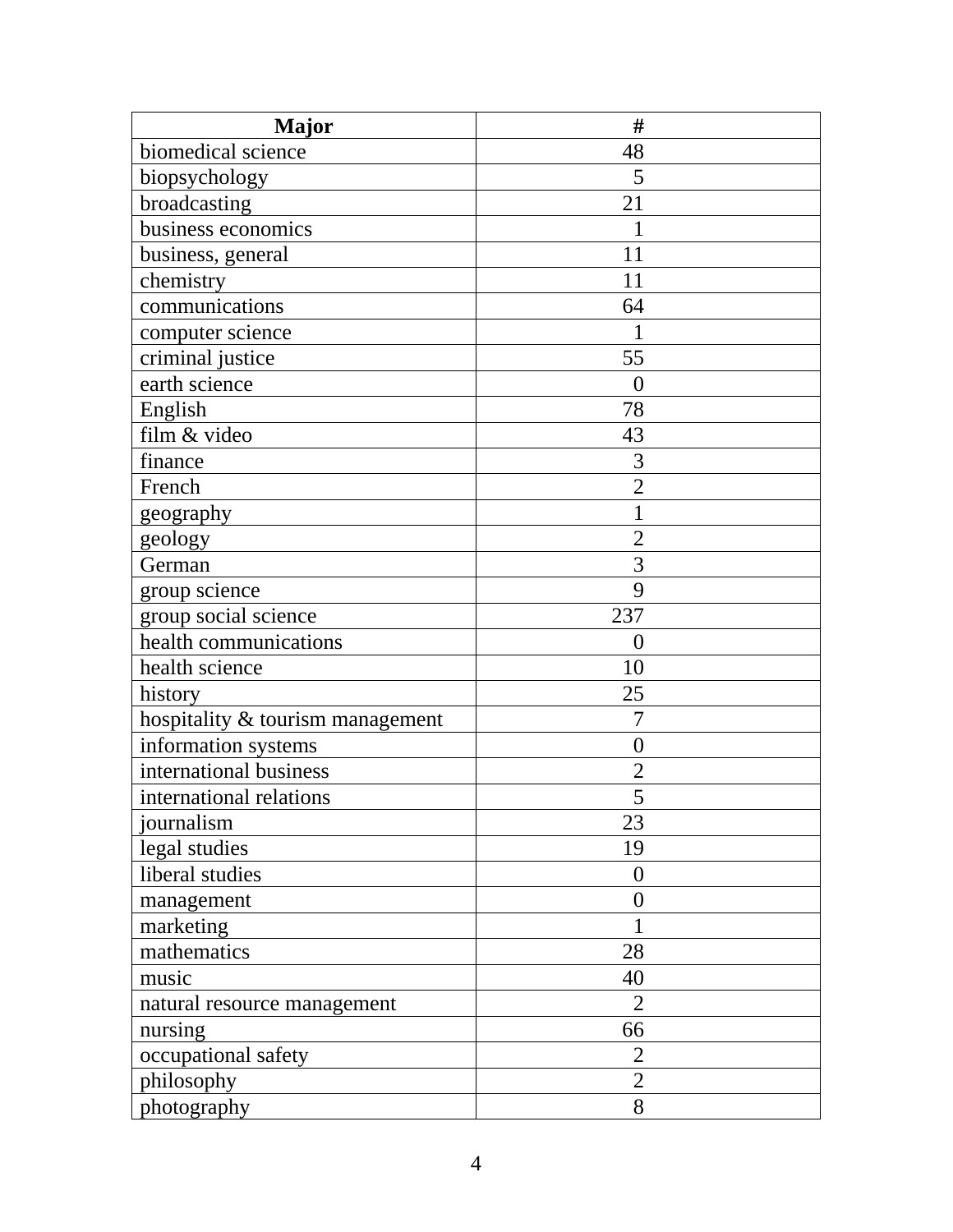| <b>Major</b>                 | #              |
|------------------------------|----------------|
| physical education           | 36             |
| physics                      | 4              |
| political science            | 24             |
| pre-business                 | 296            |
| pre-computer science         | 75             |
| pre-engineering              | 188            |
| pre-health                   | 101            |
| pre-information systems      | 11             |
| pre-med tech                 | 77             |
| pre-nursing                  | 48             |
| pre-physical therapy         | 87             |
| psychology                   | 64             |
| public administration        | $\overline{2}$ |
| Russian studies              | $\theta$       |
| social work                  | 21             |
| sociology                    | $\overline{2}$ |
| Spanish                      | 16             |
| special education psychology | 27             |
| statistics                   | $\overline{0}$ |
| theatre                      | $\overline{7}$ |
| therapeutic recreation       | $\theta$       |
| writing                      | $\overline{2}$ |
| undeclared                   | 835            |

## *County of Residence (Michigan residents only)*

| <b>County of Residence</b> | degree | dual           | non-     | total |
|----------------------------|--------|----------------|----------|-------|
|                            |        |                | degree   |       |
| Alcona                     |        | $\theta$       |          |       |
| Alger                      | 3      |                | 0        | 3     |
| Allegan                    | 83     | $\overline{2}$ |          | 85    |
| Alpena                     | 4      |                |          |       |
| Antrim                     | 14     |                |          | 14    |
| Arenac                     |        |                | 0        |       |
| Bay                        | 8      |                | 0        | 8     |
| Benzie                     | 7      |                | $\Omega$ |       |
| Berrien                    | 45     |                | 0        | 45    |
| <b>Branch</b>              |        |                |          |       |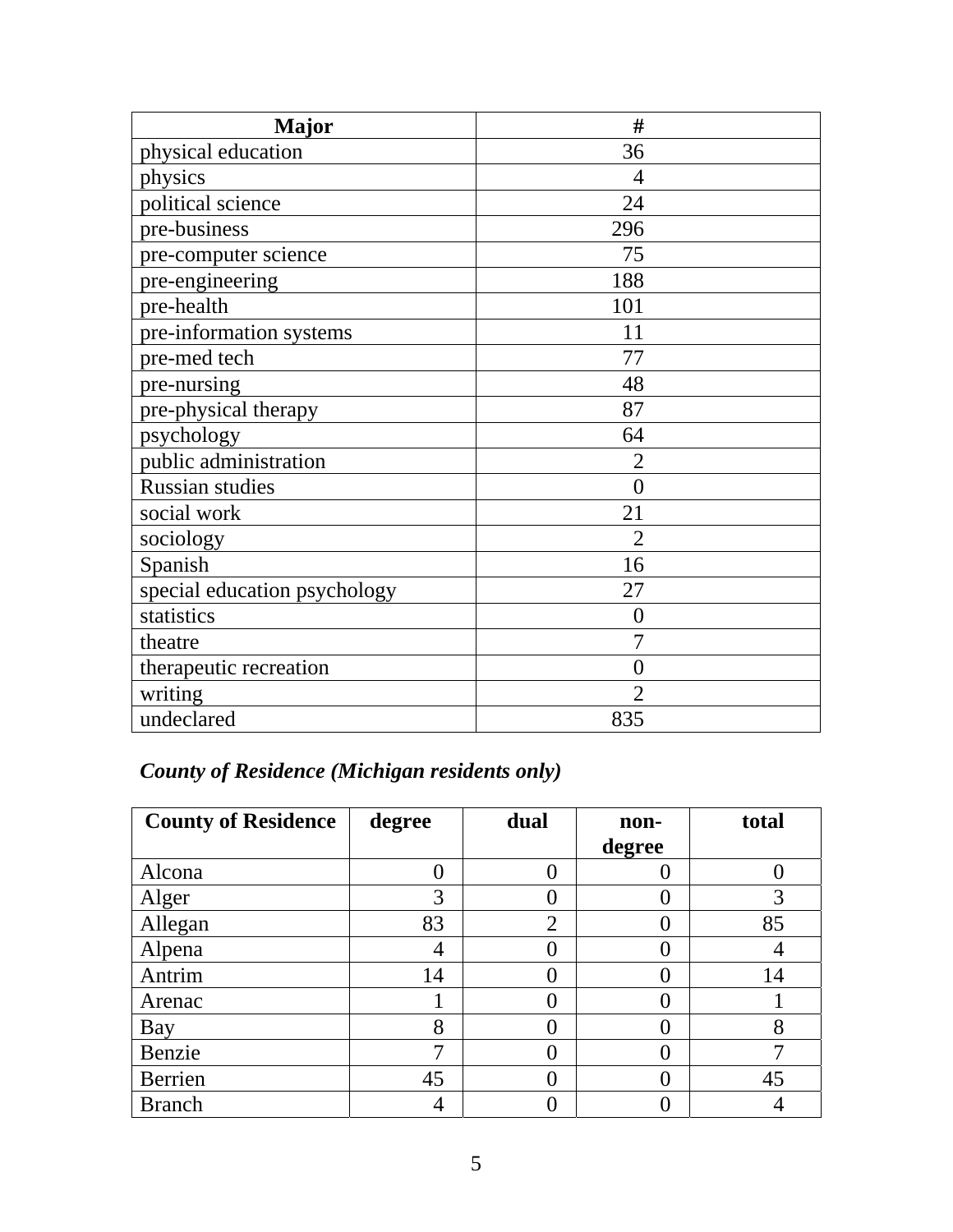| <b>County of Residence</b> | degree         | dual             | non-             | total            |
|----------------------------|----------------|------------------|------------------|------------------|
|                            |                |                  | degree           |                  |
| Baraga                     | $\overline{0}$ | $\boldsymbol{0}$ | $\boldsymbol{0}$ | $\boldsymbol{0}$ |
| <b>Barry</b>               | 22             | $\overline{0}$   | $\boldsymbol{0}$ | 22               |
| Calhoun                    | 22             | $\overline{0}$   | $\overline{0}$   | 22               |
| Cass                       | 18             | $\overline{0}$   | $\boldsymbol{0}$ | 18               |
| Charlevoix                 | 17             | $\boldsymbol{0}$ | $\boldsymbol{0}$ | 17               |
| Cheboygan                  | 17             | $\overline{0}$   | $\overline{0}$   | 17               |
| Chippewa                   | 10             | $\overline{0}$   | $\boldsymbol{0}$ | 10               |
| Clare                      | $\overline{4}$ | $\boldsymbol{0}$ | $\boldsymbol{0}$ | $\overline{4}$   |
| Clinton                    | 22             | $\overline{0}$   | $\overline{0}$   | 22               |
| Crawford                   | $\overline{2}$ | $\boldsymbol{0}$ | $\boldsymbol{0}$ | $\overline{2}$   |
| Delta                      | 10             | $\overline{0}$   | $\overline{0}$   | 10               |
| Dickinson                  | 9              | $\boldsymbol{0}$ | $\boldsymbol{0}$ | 9                |
| Eaton                      | 58             | $\overline{0}$   | $\overline{0}$   | 58               |
| Emmet                      | 20             | $\boldsymbol{0}$ | $\boldsymbol{0}$ | 20               |
| Genesee                    | 52             | $\boldsymbol{0}$ | $\boldsymbol{0}$ | 52               |
| Gladwin                    | $\overline{4}$ | $\boldsymbol{0}$ | $\boldsymbol{0}$ | $\overline{4}$   |
| Gogebic                    | $\mathbf 1$    | $\boldsymbol{0}$ | $\boldsymbol{0}$ | 1                |
| Gratiot                    | 8              | $\boldsymbol{0}$ | $\boldsymbol{0}$ | 8                |
| <b>Grand Traverse</b>      | 38             | $\overline{0}$   | $\overline{0}$   | 38               |
| Hillsdale                  | 8              | $\boldsymbol{0}$ | $\boldsymbol{0}$ | 8                |
| Houghton                   | 9              | $\boldsymbol{0}$ | $\boldsymbol{0}$ | 9                |
| Huron                      | 8              | $\overline{0}$   | $\boldsymbol{0}$ | 8                |
| Ingham                     | 57             | $\boldsymbol{0}$ | $\boldsymbol{0}$ | 57               |
| Ionia                      | 35             | $\boldsymbol{0}$ | $\boldsymbol{0}$ | 35               |
| Iosco                      | $\overline{4}$ | $\boldsymbol{0}$ | $\boldsymbol{0}$ | $\overline{4}$   |
| Iron                       | 3              | $\overline{0}$   | $\overline{0}$   | 3                |
| Isabella                   | 13             | $\overline{0}$   | $\overline{0}$   | 13               |
| Jackson                    | 24             | $\overline{0}$   | $\overline{0}$   | 24               |
| Kent                       | 604            | 25               | 14               | 643              |
| Kalkaska                   | 1              | $\theta$         | $\theta$         | 1                |
| Kalamazoo                  | 43             | $\overline{0}$   | $\overline{0}$   | 43               |
| Keweenaw                   | 1              | $\overline{0}$   | $\overline{0}$   | 1                |
| Lake                       | $\overline{2}$ | $\overline{0}$   | $\overline{0}$   | $\overline{2}$   |
| Lapeer                     | 16             | $\overline{0}$   | $\overline{0}$   | 16               |
| Leelanau                   | 9              | $\overline{0}$   | $\overline{0}$   | 9                |
| Lenawee                    | 32             | $\overline{0}$   | $\overline{0}$   | 32               |
| Livingston                 | 54             | $\boldsymbol{0}$ | $\boldsymbol{0}$ | 54               |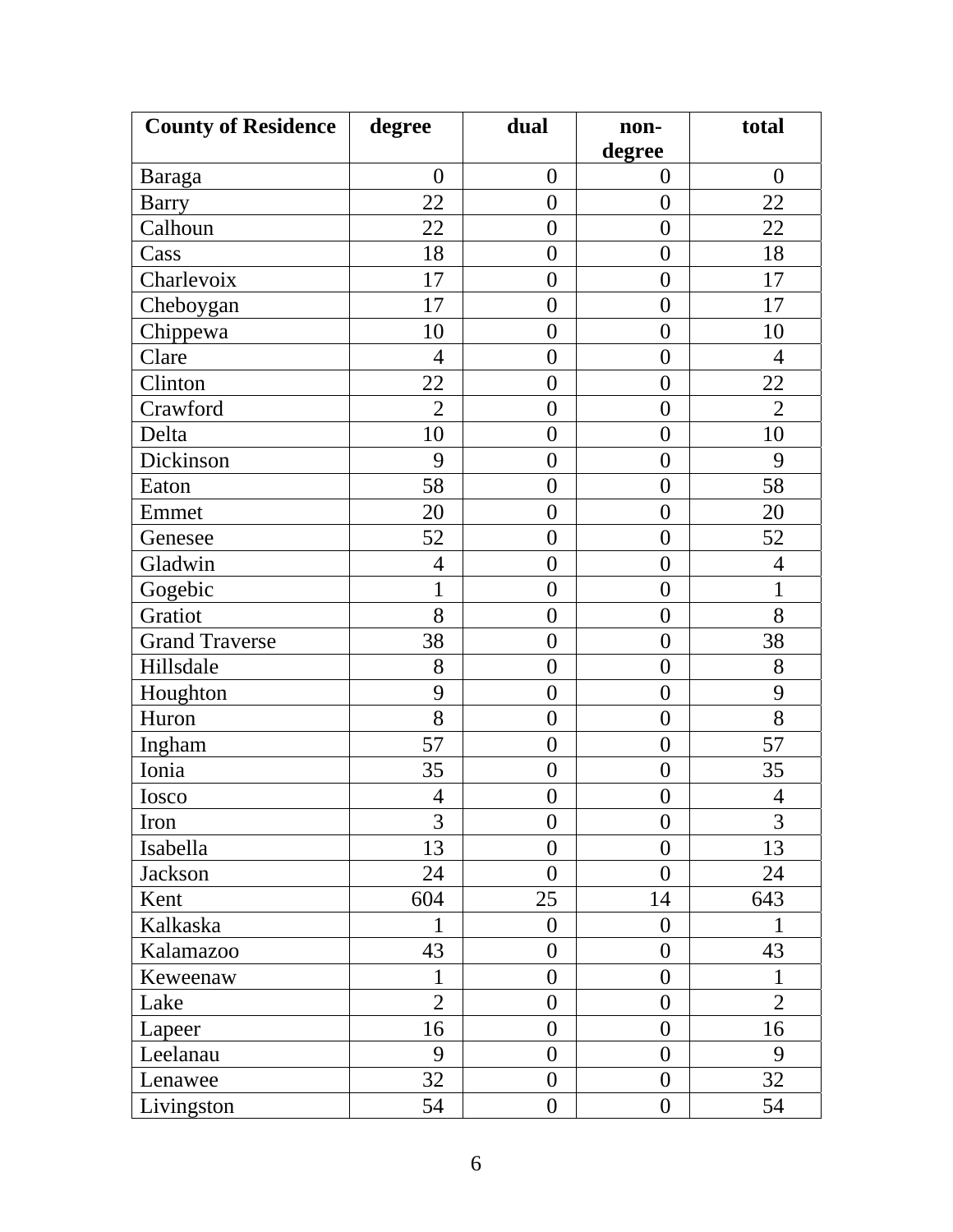| <b>County of Residence</b> | degree         | dual             | non-             | total          |
|----------------------------|----------------|------------------|------------------|----------------|
|                            |                |                  | degree           |                |
| Luce                       | $\overline{0}$ | $\boldsymbol{0}$ | $\overline{0}$   | $\overline{0}$ |
| Manistee                   | 23             | $\overline{0}$   | $\overline{0}$   | 23             |
| Marquette                  | 13             | $\overline{0}$   | $\overline{0}$   | 13             |
| Mason                      | 23             | $\overline{0}$   | $\overline{0}$   | 23             |
| Macomb                     | 84             | $\overline{0}$   | $\boldsymbol{0}$ | 84             |
| Mackinac                   | $\overline{7}$ | $\overline{0}$   | $\overline{0}$   | $\overline{7}$ |
| Mecosta                    | 13             | $\overline{0}$   | $\overline{0}$   | 13             |
| Menominee                  | 7              | $\boldsymbol{0}$ | $\boldsymbol{0}$ | 7              |
| Midland                    | 19             | $\overline{0}$   | $\overline{0}$   | 19             |
| Missaukee                  | 17             | $\overline{0}$   | $\boldsymbol{0}$ | 17             |
| Monroe                     | 22             | $\overline{0}$   | $\overline{0}$   | 22             |
| Montcalm                   | 38             | $\boldsymbol{0}$ | $\boldsymbol{0}$ | 38             |
| Montmorency                | $\overline{0}$ | $\overline{0}$   | $\boldsymbol{0}$ | $\overline{0}$ |
| Muskegon                   | 64             | $\overline{2}$   | $\mathbf{1}$     | 67             |
| Newaygo                    | 28             | $\mathbf 1$      | $\boldsymbol{0}$ | 29             |
| Oakland                    | 170            | $\overline{0}$   | $\boldsymbol{0}$ | 170            |
| Oceana                     | 19             | $\overline{0}$   | $\boldsymbol{0}$ | 19             |
| Ogemaw                     | 5              | $\overline{0}$   | $\overline{0}$   | 5              |
| Ontonagon                  | $\overline{0}$ | $\overline{0}$   | $\overline{0}$   | $\overline{0}$ |
| Oscoda                     | 12             | $\boldsymbol{0}$ | $\boldsymbol{0}$ | 12             |
| Osceola                    | 1              | $\overline{0}$   | $\overline{0}$   | 1              |
| Otsego                     | 3              | $\overline{0}$   | $\overline{0}$   | 3              |
| Ottawa                     | 528            | 27               | 23               | 578            |
| Presque Isle               | 5              | $\boldsymbol{0}$ | $\boldsymbol{0}$ | 5              |
| Roscommon                  | $\overline{4}$ | $\boldsymbol{0}$ | $\boldsymbol{0}$ | $\overline{4}$ |
| Saginaw                    | 23             | $\overline{0}$   | $\overline{0}$   | 23             |
| Sanilac                    | 6              | $\overline{0}$   | $\overline{0}$   | 6              |
| Schoolcraft                | $\mathbf{1}$   | $\overline{0}$   | $\overline{0}$   | 1              |
| Shiawassee                 | 15             | $\overline{0}$   | $\boldsymbol{0}$ | 15             |
| St. Clair                  | 20             | $\theta$         | $\overline{0}$   | 20             |
| St. Joseph                 | 30             | $\overline{0}$   | $\overline{0}$   | 30             |
| Tuscola                    | 9              | $\overline{0}$   | $\overline{0}$   | 9              |
| VanBuren                   | 23             | $\overline{0}$   | $\overline{0}$   | 23             |
| Washtenaw                  | 47             | $\overline{0}$   | $\overline{0}$   | 47             |
| Wayne                      | 163            | $\overline{0}$   | $\overline{0}$   | 163            |
| Wexford                    | 13             | $\boldsymbol{0}$ | $\boldsymbol{0}$ | 13             |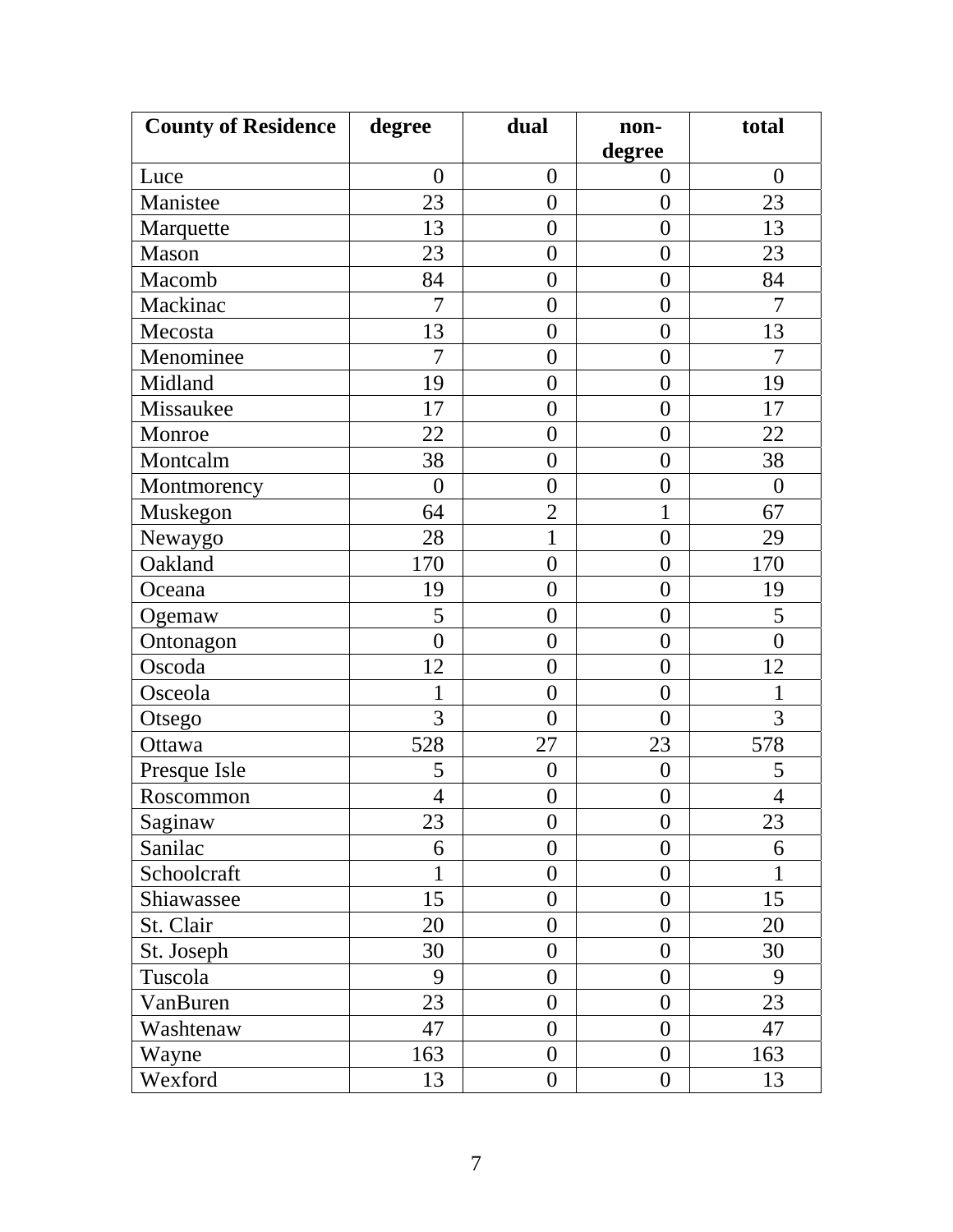#### *Other States & Countries*

| <b>State or Country of</b> | degree           | dual             | non-             | total          |
|----------------------------|------------------|------------------|------------------|----------------|
| <b>Residence</b>           |                  |                  | degree           |                |
| Alaska                     | $\overline{2}$   | $\overline{0}$   | $\theta$         | $\overline{2}$ |
| Colorado                   | $\boldsymbol{0}$ | $\boldsymbol{0}$ | $\overline{0}$   | $\overline{0}$ |
| Florida                    | 1                | $\boldsymbol{0}$ | $\overline{0}$   |                |
| Georgia                    | $\boldsymbol{0}$ | $\overline{0}$   | $\overline{0}$   | $\overline{0}$ |
| Illinois                   | 62               | $\boldsymbol{0}$ | $\overline{0}$   | 62             |
| Indiana                    | 13               | $\boldsymbol{0}$ | $\overline{0}$   | 13             |
| Kansas                     | 1                | $\overline{0}$   | $\overline{0}$   | $\mathbf{1}$   |
| Kentucky                   | $\boldsymbol{0}$ | $\overline{0}$   | $\overline{0}$   | $\overline{0}$ |
| Minnesota                  | 1                | $\overline{0}$   | $\overline{0}$   | 1              |
| Maryland                   | $\mathbf{1}$     | $\overline{0}$   | $\overline{0}$   | 1              |
| Missouri                   | $\mathbf{1}$     | $\boldsymbol{0}$ | $\overline{0}$   | 1              |
| Mississippi                | 1                | $\boldsymbol{0}$ | $\overline{0}$   | 1              |
| North Carolina             | 1                | $\boldsymbol{0}$ | $\overline{0}$   |                |
| Ohio                       | 19               | $\boldsymbol{0}$ | $\overline{0}$   | 19             |
| Oklahoma                   | 1                | $\boldsymbol{0}$ | $\overline{0}$   | 1              |
| Pennsylvania               | $\overline{0}$   | $\overline{0}$   | $\overline{0}$   | $\overline{0}$ |
| Tennessee                  | $\overline{0}$   | $\boldsymbol{0}$ | $\overline{0}$   | $\overline{0}$ |
| Texas                      | $\overline{4}$   | $\overline{0}$   | $\overline{0}$   | $\overline{4}$ |
| Utah                       | $\mathbf{1}$     | $\boldsymbol{0}$ | $\overline{0}$   | 1              |
| Virginia                   | $\overline{0}$   | $\boldsymbol{0}$ | $\overline{0}$   | $\overline{0}$ |
| Wisconsin                  | $\mathbf{1}$     | $\overline{0}$   | $\overline{0}$   |                |
|                            |                  |                  |                  |                |
| Albania                    | $\mathbf{1}$     | $\boldsymbol{0}$ | $\overline{0}$   | 1              |
| Canada                     | $\overline{4}$   | $\boldsymbol{0}$ | $\overline{0}$   | $\overline{4}$ |
| Costa Rica                 | $\mathbf{1}$     | $\overline{0}$   | $\overline{0}$   | $\mathbf{1}$   |
| El Salvador                | 1                | $\boldsymbol{0}$ | $\boldsymbol{0}$ |                |
| Ghana                      | $\mathbf{1}$     | $\boldsymbol{0}$ | $\overline{0}$   | 1              |
| Japan                      | $\mathbf{1}$     | $\boldsymbol{0}$ | $\theta$         | 1              |
| Pakistan                   | 1                | $\boldsymbol{0}$ | $\overline{0}$   | $\mathbf{1}$   |
| South Africa               | $\mathbf{1}$     | $\overline{0}$   | $\overline{0}$   | 1              |
| Venezuela                  | 1                | $\overline{0}$   | $\overline{0}$   | 1              |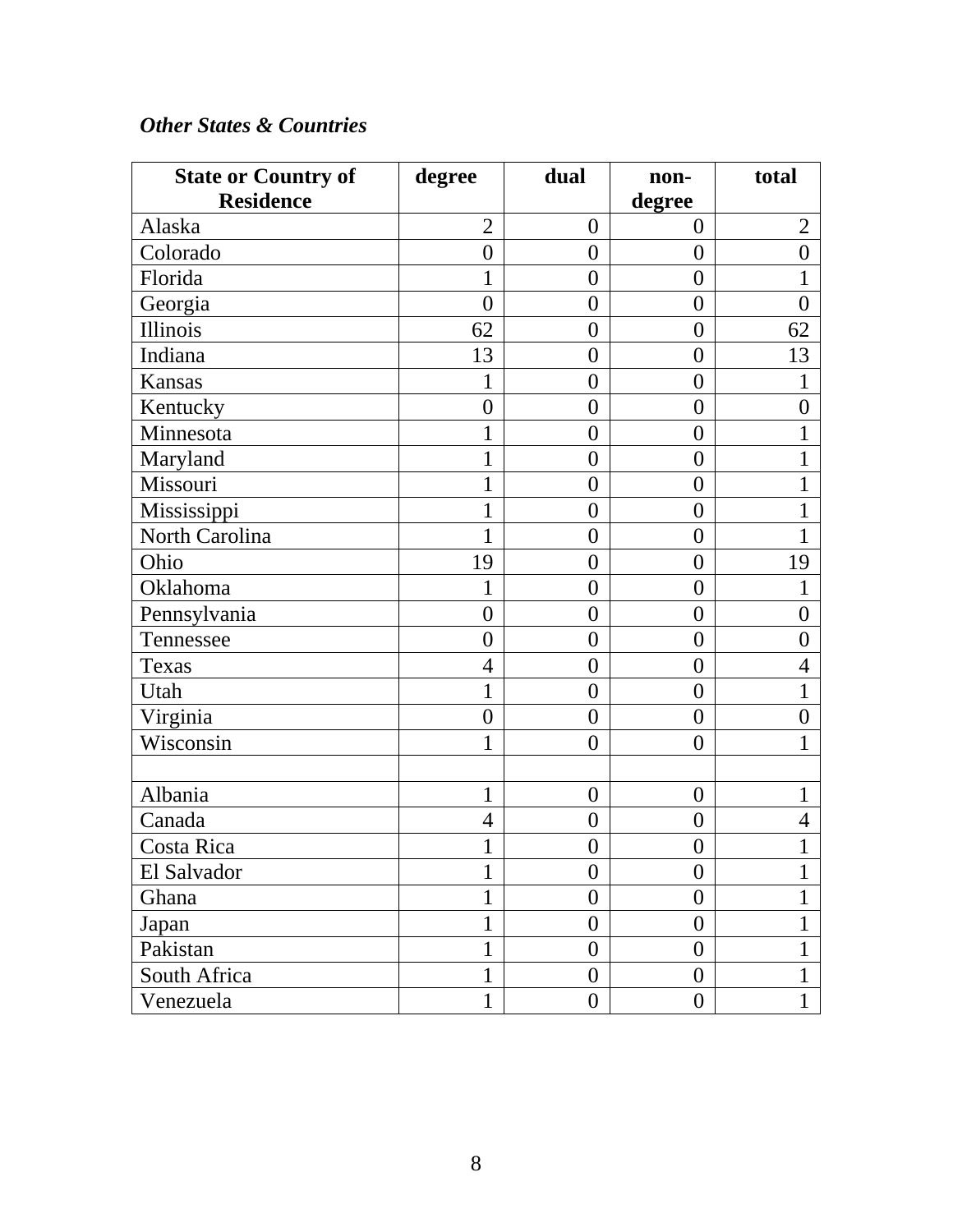### *Where Living*

| <b>Housing Location</b> | degree | dual | non-   | total |
|-------------------------|--------|------|--------|-------|
|                         |        |      | degree |       |
| off-campus              | 933    |      |        |       |
| in campus owned         | 2,069  |      |        | 2,069 |
| housing                 |        |      |        |       |

## *ACT Composite Score*

| <b>ACT Composite Score</b> | degree | dual | non-           | total |
|----------------------------|--------|------|----------------|-------|
| Range                      |        |      | degree         |       |
| $28 - 36$                  | 292    | 5    | $\overline{2}$ | 299   |
| $25 - 27$                  | 557    | 6    |                | 564   |
| $22 - 24$                  | 934    | 4    | $\overline{2}$ | 940   |
| $18 - 21$                  | 1,047  | 3    | 3              | 1,053 |
| $15 - 17$                  | 122    |      | ∩              | 123   |
| $01 - 14$                  | 4      |      |                | 4     |
| not available              | 29     |      | $\overline{2}$ | 32    |
|                            |        |      |                |       |
| mean                       | 22.8   | 24.9 | 23.5           | 22.8  |
| median                     | 22     | 25   | 24             | 22    |
| $75th$ % ile               | 25     | 28   | 27             | 25    |
| $25^{\text{th}}$<br>%ile   | 20     | 22   | 19             | 20    |